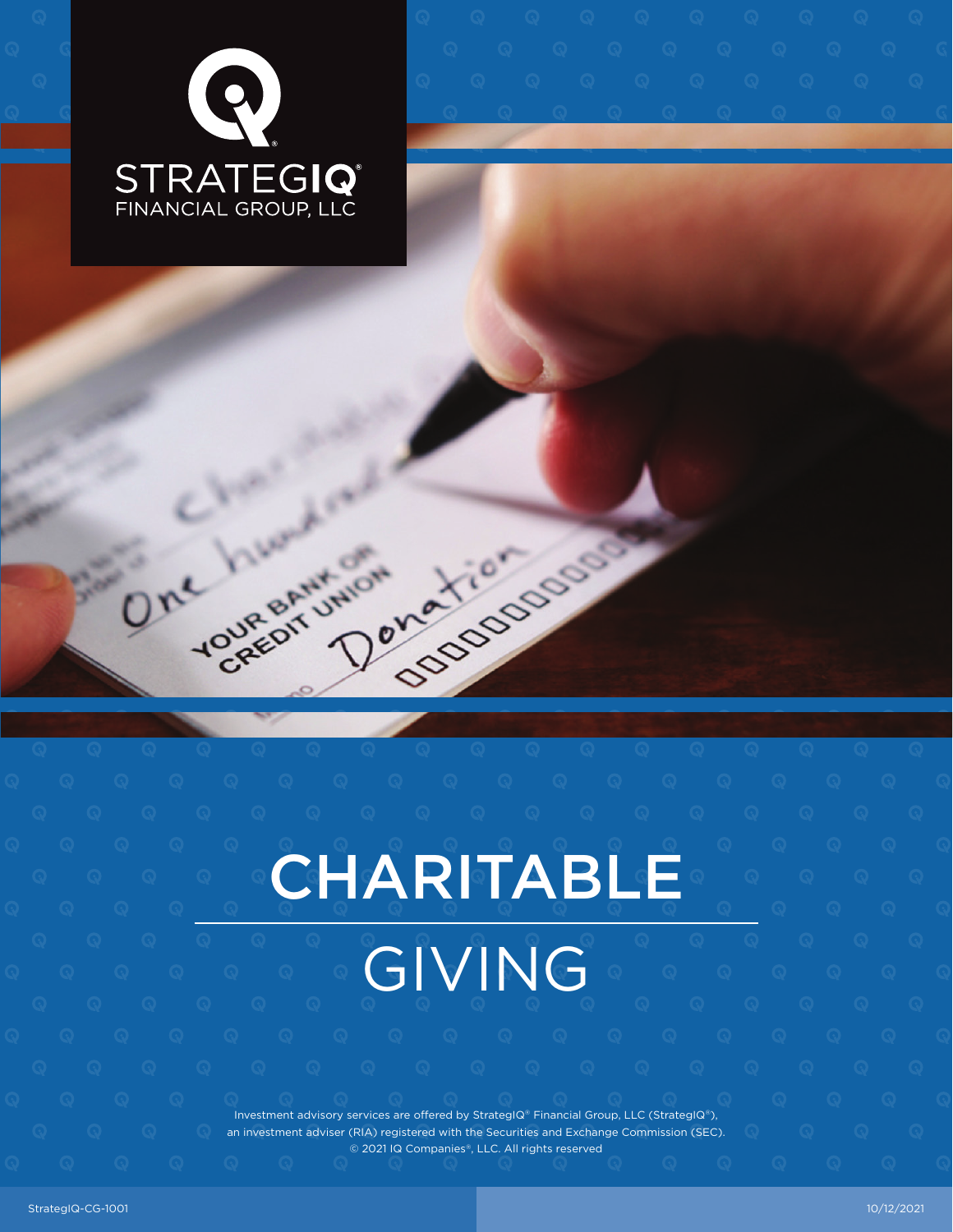



*When developing your estate plan, you can do well by doing good. Leaving money to charity rewards you in many ways. It gives you a sense of personal satisfaction, and it can save you money in estate taxes.*

#### **A few words about transfer taxes**

The federal government taxes transfers of wealth you make to others, both during your life and at your death. In 2021, generally, the federal gift and estate tax is imposed on transfers in excess of \$11,700,000 (\$11,580,000 in 2020) and at a top rate of 40 percent. There is also a separate generation-skipping transfer (GST) tax that is imposed on transfers made to grandchildren and lower generations. For 2021, there is a \$11,700,000 (\$11,580,000 in 2020) exemption and the top rate is 40 percent.

*Note: The Tax Cuts and Jobs Act, signed into law in December 2017, doubled the gift and estate tax basic exclusion amount and the GST tax exemption to \$11,180,000 in 2018. After 2025, they are scheduled to revert to their pre-2018 levels and cut by about one-half.*

You may also be subject to state transfer taxes.

Careful planning is needed to minimize transfer taxes, and charitable giving can play an important role in your estate plan. By leaving money to charity the full amount of your charitable gift may be deducted from the value of your gift or taxable estate.

#### **Make an outright bequest in your will**

The easiest and most direct way to make a charitable gift is by an outright bequest of cash in your will. Making an outright bequest requires only a short paragraph in your will that names the charitable beneficiary and states the amount of your gift. The outright bequest is especially appropriate when the amount of your gift is relatively small, or when you want the funds to go to the charity without strings attached.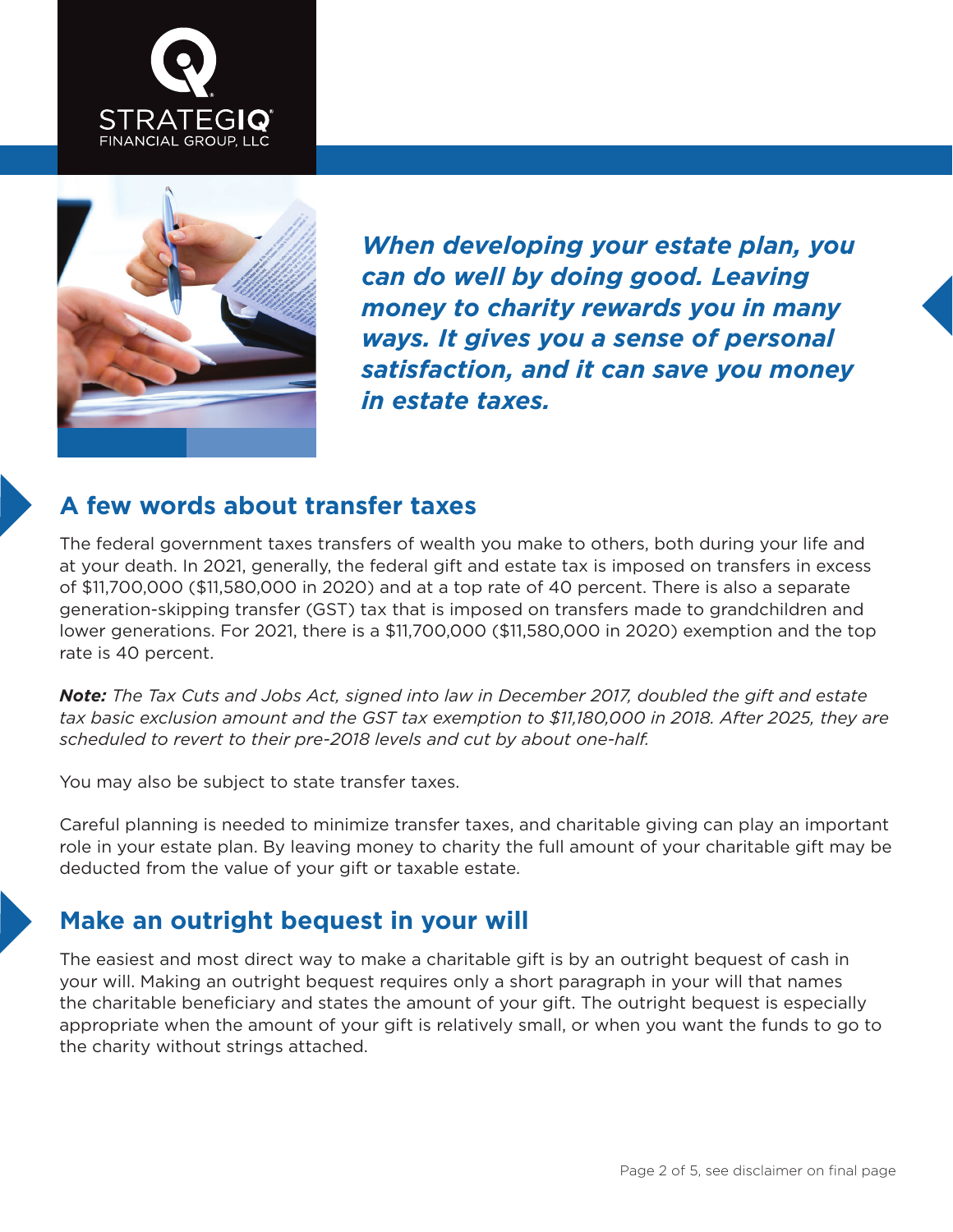



### **Make a charity the beneficiary of an IRA or retirement plan**

If you have funds in an IRA or employer-sponsored retirement plan, you can name your favorite charity as a beneficiary. Naming a charity as beneficiary can provide double tax savings. First, the charitable gift will be deductible for estate tax purposes. Second, the charity will not have to pay any income tax on the funds it receives. This double benefit can save combined taxes that otherwise could eat up a substantial portion of your retirement account.

## **Use a charitable trust**

Another way for you to make charitable gifts is to create a charitable trust. There are many types of charitable trusts, the most common of which include the charitable lead trust and the charitable remainder trust.

A charitable lead trust pays income to your chosen charity for a certain period of years after your death. Once that period is up, the trust principal passes to your family members or other heirs. The trust is known as a charitable lead trust because the charity gets the first, or lead, interest.

A charitable remainder trust is the mirror image of the charitable lead trust. Trust income is payable to your family members or other heirs for a period of years after your death or for the lifetime of one or more beneficiaries. Then, the principal goes to your favorite charity. The trust is known as a charitable remainder trust because the charity gets the remainder interest. Depending on which type of trust you use, the dollar value of the lead (income) interest or the remainder interest produces the estate tax charitable deduction.

*Note: There are costs and expenses associated with the creation of these legal instruments.*

# **Why use a charitable lead trust?**

The charitable lead trust is an excellent estate planning vehicle if you are optimistic about the future performance of the investments in the trust. If created properly, a charitable lead trust allows you to keep an asset in the family while being an effective tax-minimization device.

For example, you create a \$1 million charitable lead trust. The trust provides for fixed annual payments of \$80,000 (or 8 percent of the initial \$1 million value of the trust) to ABC Charity for 25 years. At the end of the 25-year period, the entire trust principal goes outright to your beneficiaries. To figure the amount of the charitable deduction, you have to value the 25-year income interest going to ABC Charity.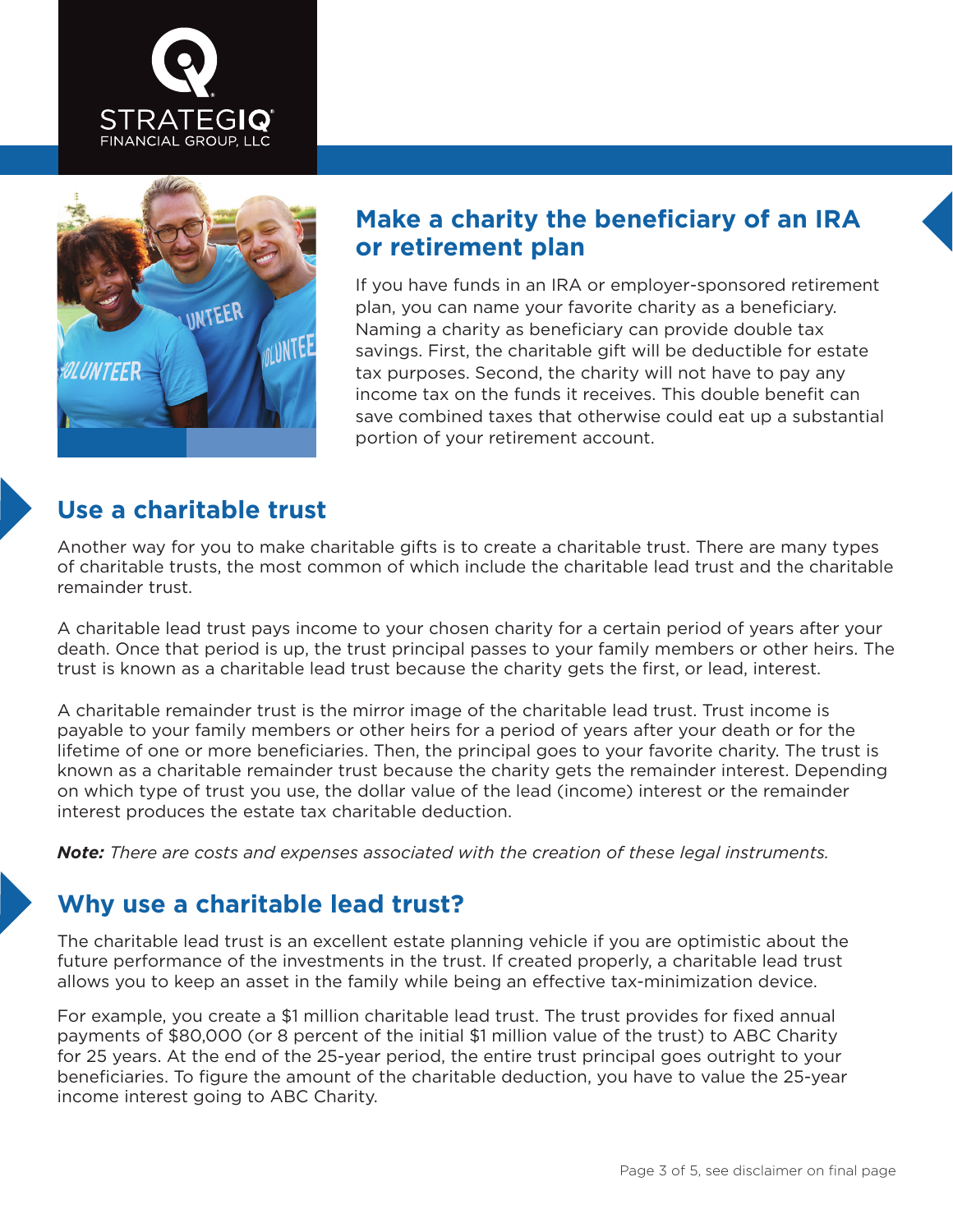



To do this, you use IRS tables. Based on these tables, the value of the income interest can be high — for example, \$900,000. This means that your estate gets a \$900,000 charitable deduction when you die, and only \$100,000 of the \$1 million gift is subject to estate tax.

### **Why use a charitable remainder trust?**

A charitable remainder trust takes advantage of the fact that lifetime charitable giving generally results in tax savings when compared to testamentary charitable giving. A donation to a charitable remainder trust has the same estate tax effect as a bequest because, at your death, the donated asset has been

removed from your estate. Be aware, however, that a portion of the donation is brought back into your estate through the charitable income tax deduction.

Also, a charitable remainder trust can be beneficial because it provides your family members with a stream of current income — a desirable feature if your family members won't have enough income from other sources.

For example, you create a \$1 million charitable remainder trust. The trust provides that a fixed annual payment be paid to your beneficiaries for a period not to exceed 20 years. At the end of that period, the entire trust principal goes outright to ABC Charity. To figure the amount of the charitable deduction, you have to value the remainder interest going to ABC Charity, using IRS tables. This is a complicated numbers game. Trial computations are needed to see what combination of the annual payment amount and the duration of annual payments will produce the desired charitable deduction and income stream to the family.